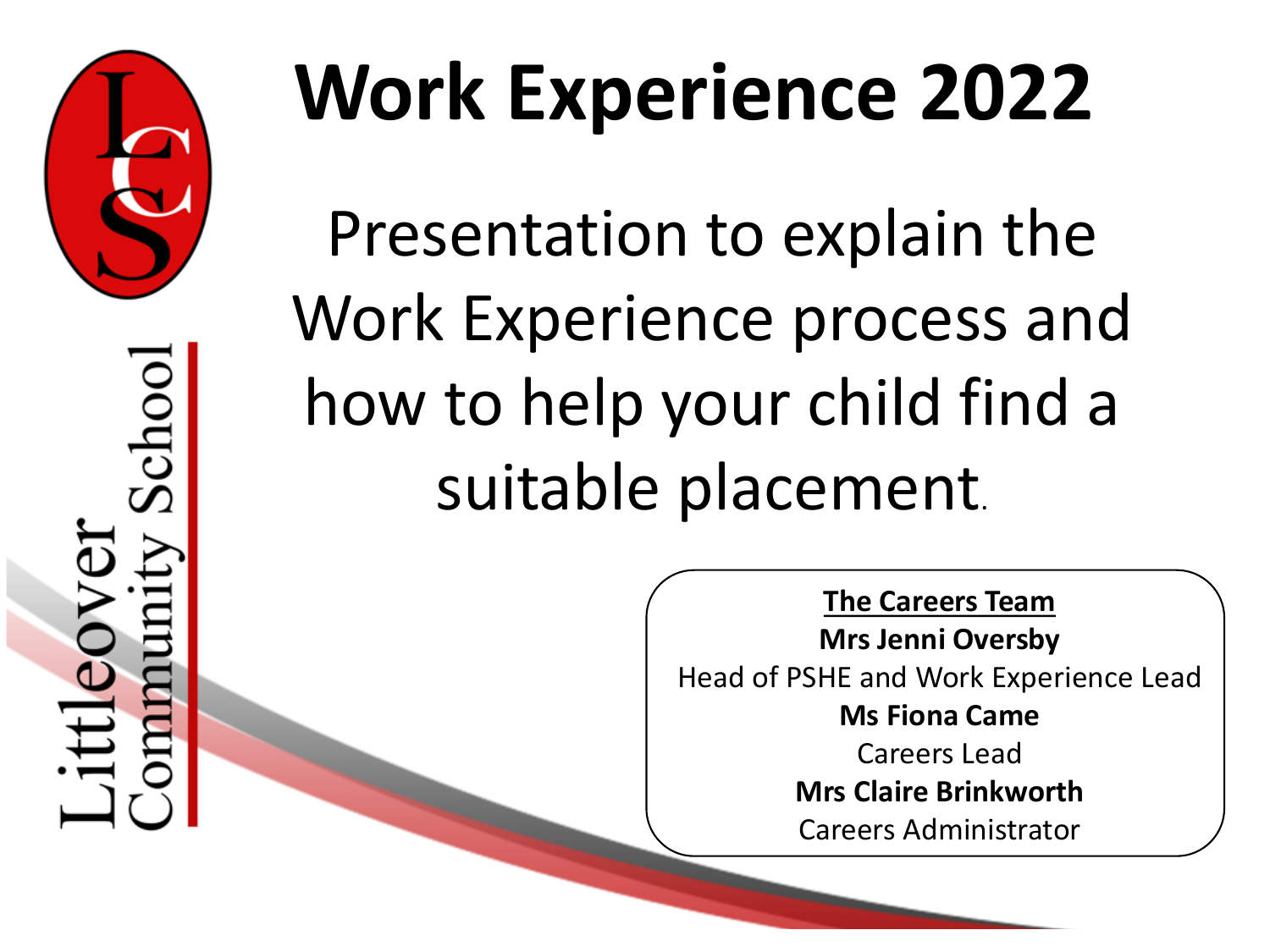

#### The Aim of the Work Experience Programme

- Taking part in face to face work experience is an important part of preparing students for the world of work.
- They will gain a broader view of the skills and attitudes needed to make a successful transition from education into the workplace.
- Our Work Experience programme is being re- introduced in the Autumn term of 2022 following significant disruption due to the covid-19 pandemic.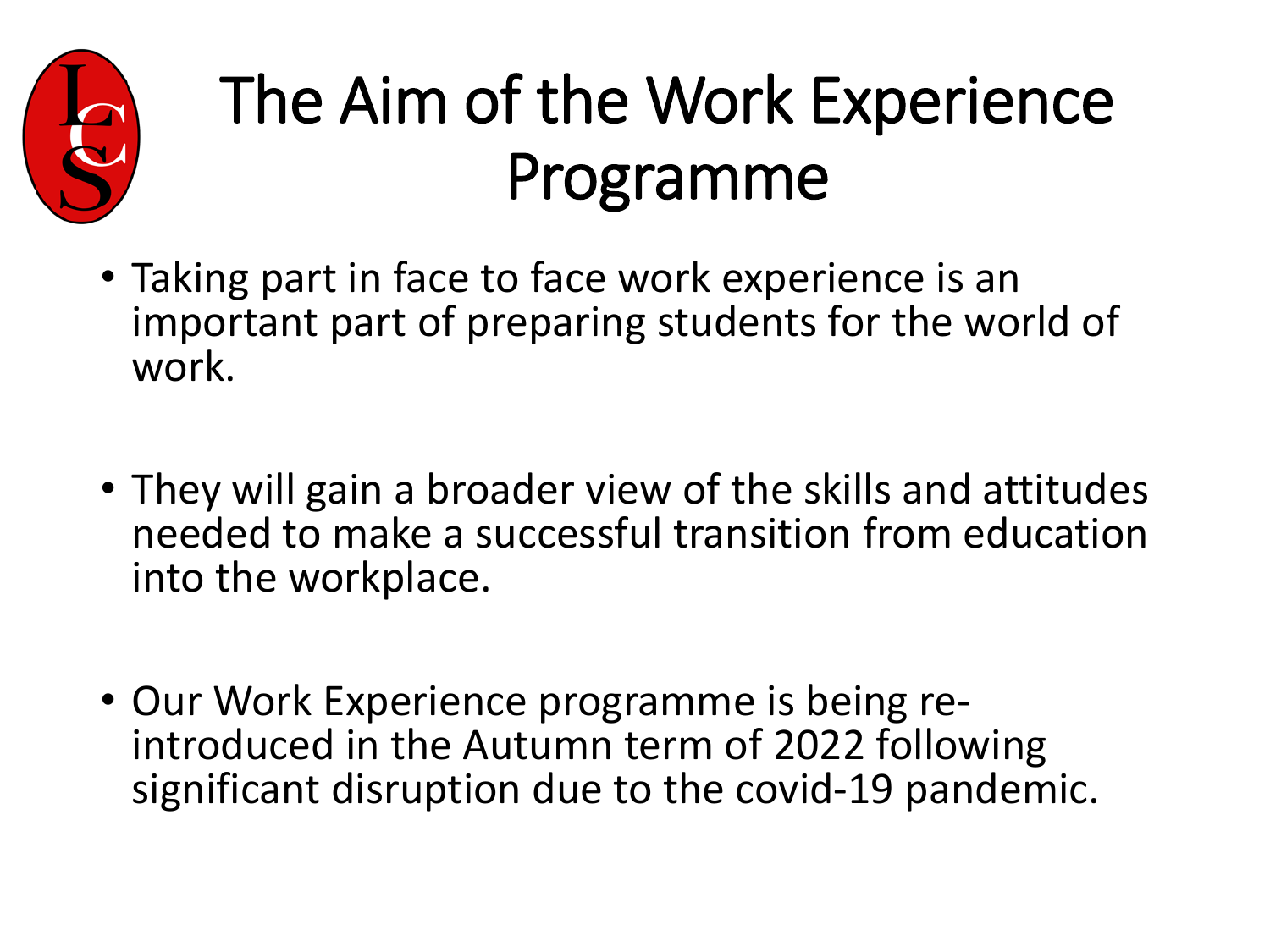

## What you need to know

- Aim for the majority of students to secure a **2 day Work Experience Placement**.
- To be undertaken anytime during the week of **10-14th October 2022.**
- Flexible days during that week to give students the maximum chance of success.
- Students will be in school for the 3 days when not on placement and will have opportunity to do careers based tasks alongside normal lessons.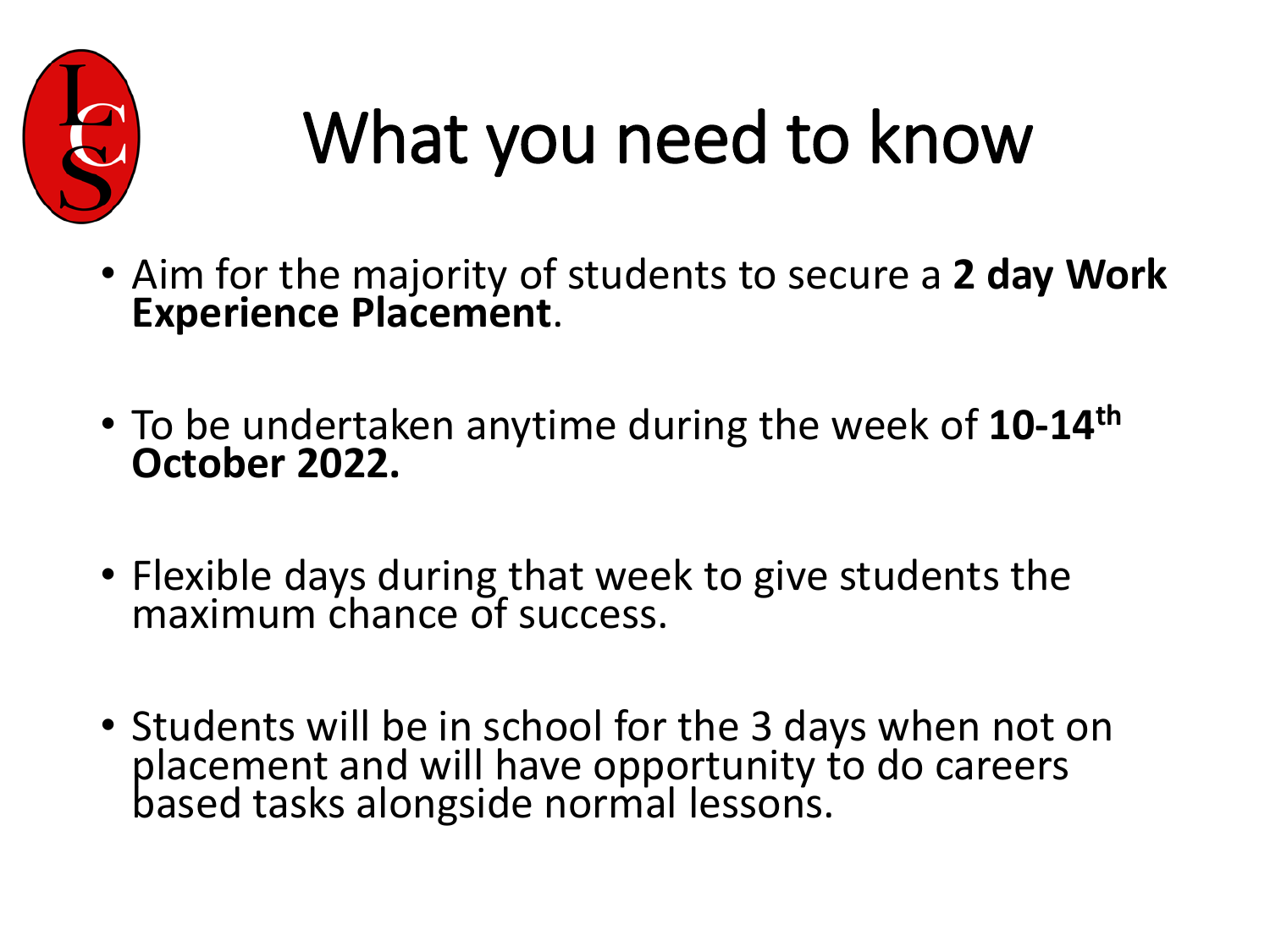

#### What you need to do

#### **Support your child in helping them secure a suitable placement.**

#### **We believe students will be more successful if they make an arrangement with a family member or friend.**

Many business are 'getting back to normal' after the pandemic so we know many will not be able to take on a student, unlike in previous years.

The following employers have not yet re-started their Work Experience programmes so students will not be able to apply directly to the following organisations:

- Derby Royal Hospital (or any of the hospital trusts in the local area).
- Rolls Royce
- **Toyota**
- Alstrom (formally Bombardier)

The Armed forces, police or emergency services do not take students for placements.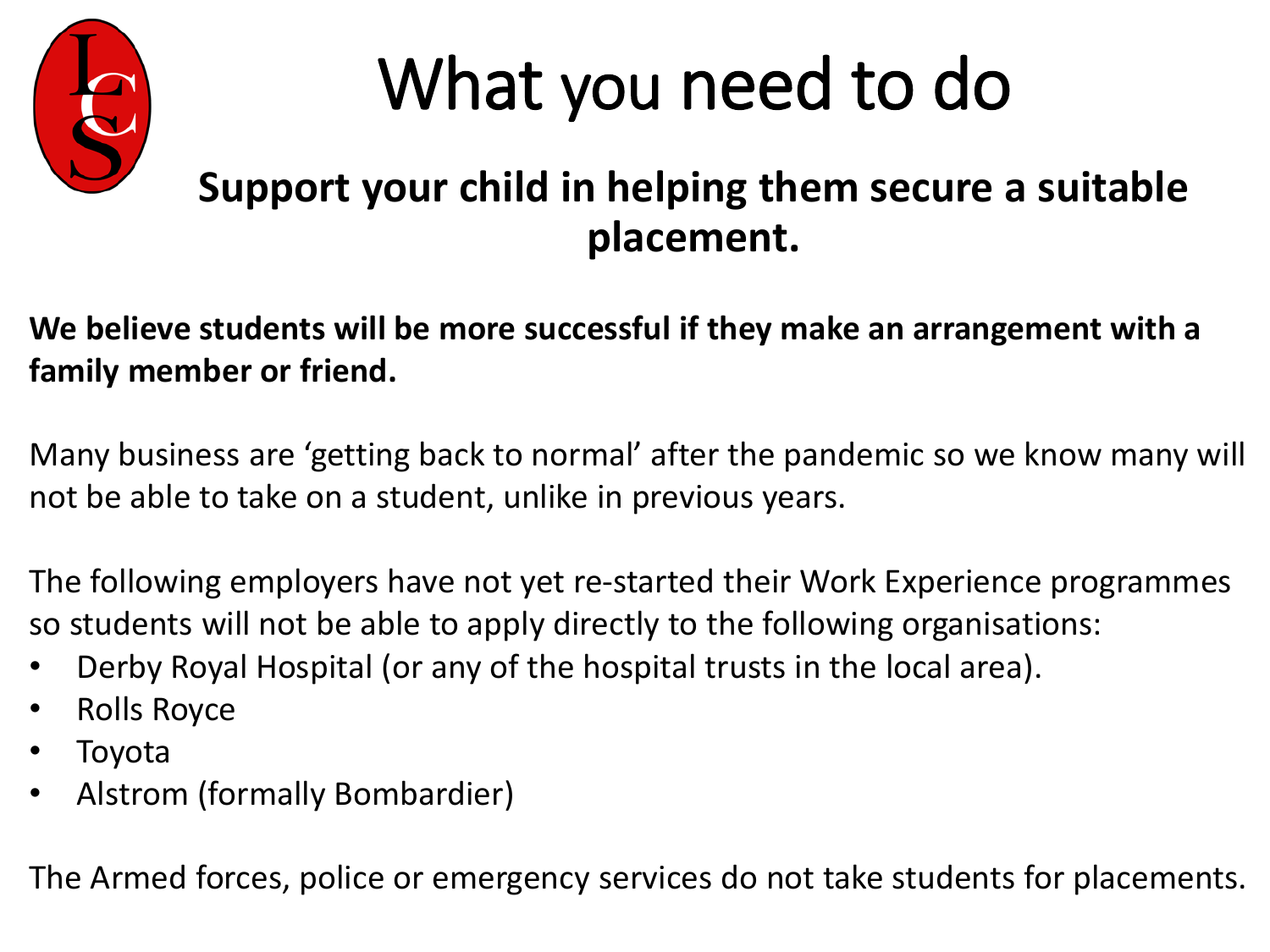

## Organisation & Key Deadlines

Once you have secured a placement:

• Parent or carer to complete the online **Work Experience Agreement Form** before the deadline of **1st July 2022**

Link on school website plus e-mailed to first contact parent/carer on Parent Pay.

*It is vital this information is given fully and accurately and by the deadline. The form will be taken off line at 4pm on the 1st July and we will not be able to accept any more placements.*

- The Careers Team will then make contact with the employer to confirm all relevant insurances, risk assessments and to provide them with students details and information.
- Once the employer has confirmed these details, the placement arrangements will be confirmed with student, parent / carer & employer.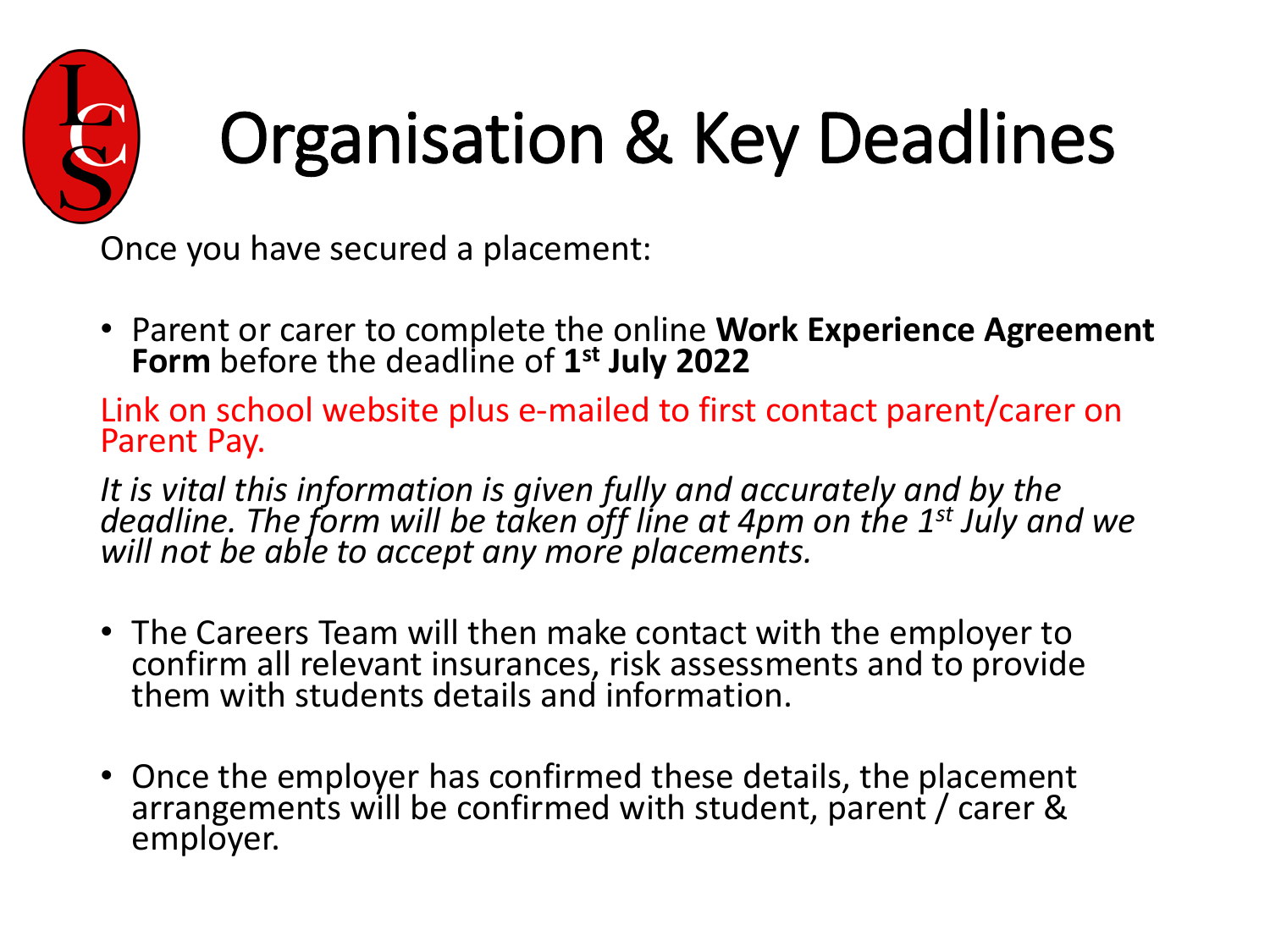

#### Employer information needed for the online agreement form.

- Contact name, email address, telephone number.
- Name of organisation, address (including postcode).
- Type of work experience being offered.
- Dates agreed for placement (this must be 2 days between 10<sup>th</sup> – 14<sup>th</sup> October. They do **NOT** need to be consecutive days however<br>students will attend school when not at a placement).
- Confirmation they have employers liability insurance
- Please discuss the travel and break arrangements for the placement with your child. You will be asked to confirm you are happy with these arrangements and that you understand if your child leaves the employer's premises during break periods (including lunch) **no liability** can be accepted by the Employer or the School for any incident that may occur.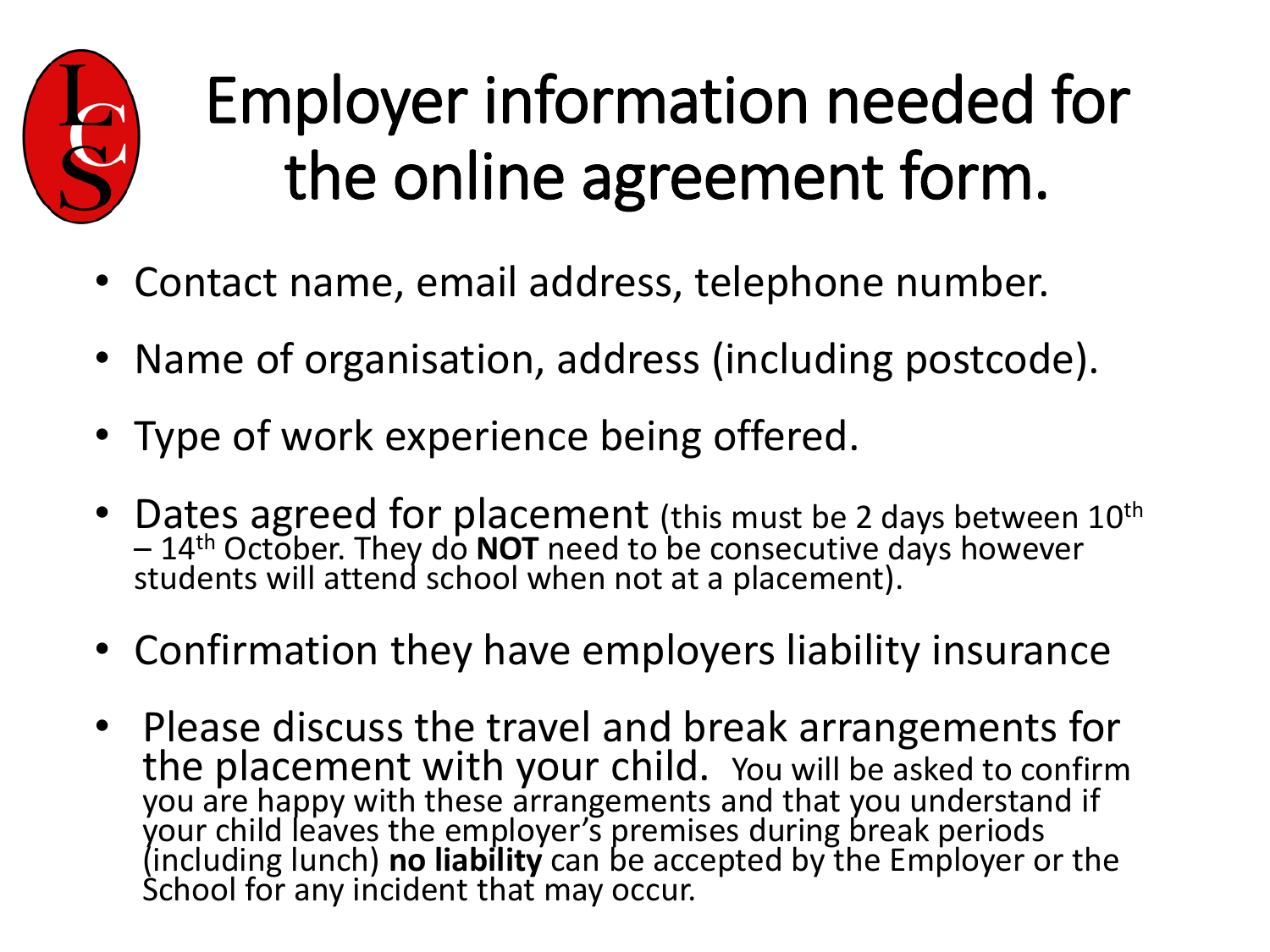

#### Parent/carer and student information needed for the form.

- Student name & form group.
- Parent/carer contact e-mail & telephone number.
- Emergency contact details for the placement dates.
- Medical Information for your child.
- Information about any additional needs (to ensure employer can provide suitable tasks and activities).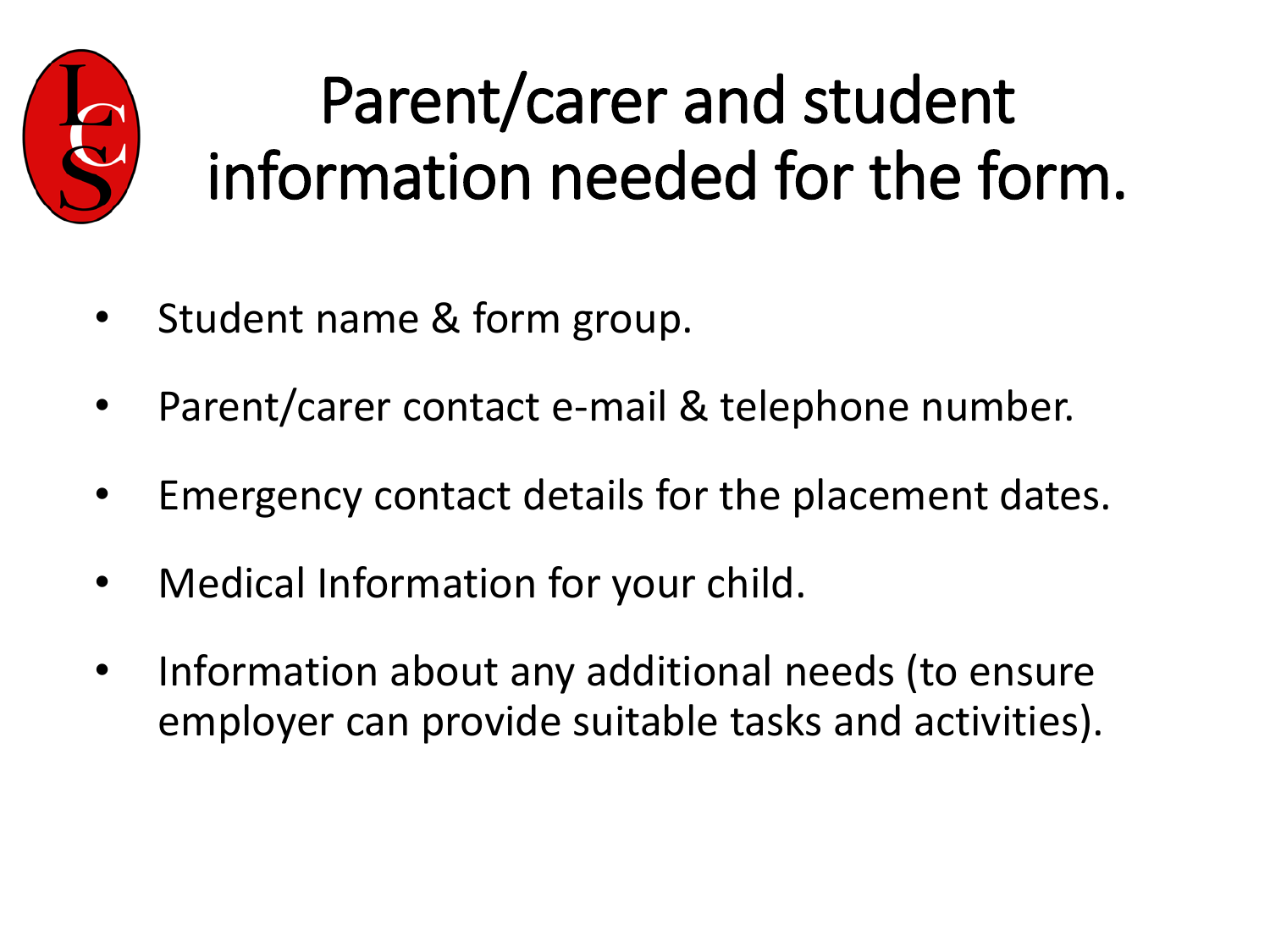

## Support available in school

- Careers Library (S16) Open at lunchtime on Wednesdays and Thursdays.
- The Careers Team can help students with e-mails, letters of application and CVs etc.
- We are unable to make 'cold calls' to local employers as we are suggesting placements are arranged with a family member or friends.
- Students have lessons about Work Experience as part of the PSHE programme and have learnt about how the process works and have started to complete their CVs on Unifrog.